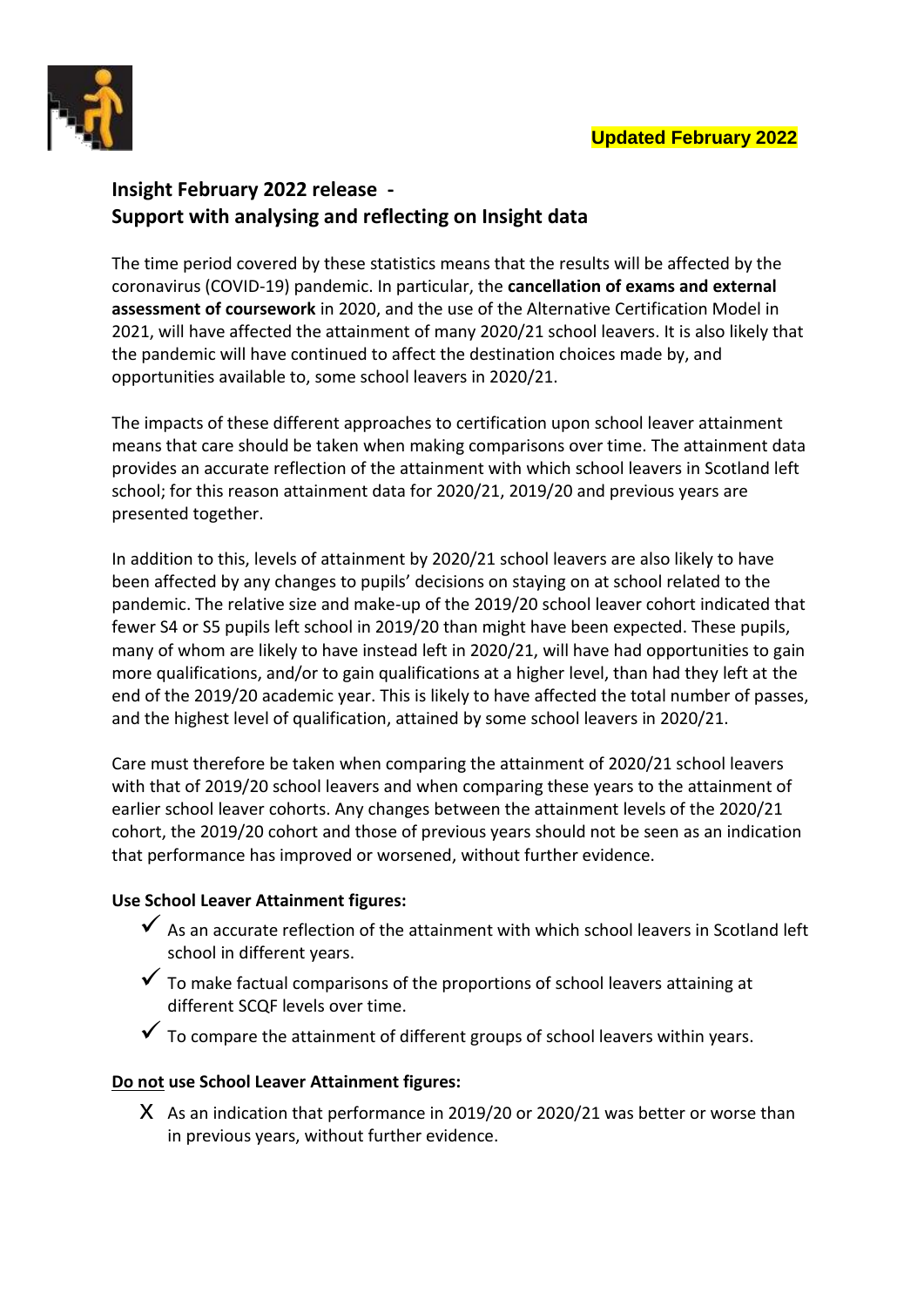

x Without taking full account of the different approaches to certification in 2020 and 2021 compared to previous years.

Note that these statistics now include the attainment from the Incomplete Evidence Contingency (IEC) process, introduced as part of the Alternative Certification Model (AMC) 2021 to allow learners who meet specific criteria to undertake assessments and be resulted post-August 2021.

**Using this session's senior phase data to support pupil progression and school evaluation** Insight allows schools/establishments, local authorities and RICs to reflect on performance as part of their processes to improve through self-evaluation. Users will also consider school context and other sources of information in their analysis as well as Insight data.

# **Supporting your analysis of the data**

The Advisors are available to provide one-to-one support to your analysis. For further information, and to arrange a conversation with an advisor, please [email](mailto:insight@gov.scot) the advisors.

### *General points to consider*

Please note that the methodology for the Virtual Comparator has not changed. However, the change in assessment process in 2020 and again in 2021 should be considered when looking at your school attainment compared to the virtual comparator. Using other comparative measures, such as Course Comparator, will require care.

- How does your data look? Is it as expected?
- Are there any anomalies in your data? Can these be explained?
- How does your data fit into the school's five-year\* trend?
- Are there groups of pupils whose attainment raises specific issues?
- Would a conversation with an Insight Advisor be useful to help examine this year's data? Click [here](https://insight-guides.scotxed.net/advisor.htm) to find out more about this.

\*to display five years' worth of data – click on your user name at top right of Insight screen, click settings and change the radio button to show 5 years.

### *What does this mean for session 2021/22 and beyond?*

1. How does attainment vary for different cohorts?

### *Aspects to consider*

 The highest attaining 20% - what did the 2020 S4 cohort gain as S5 in 2021? Are there areas that are more successful in translating a pupils multiple A grade National 5s into A or B grades at Higher?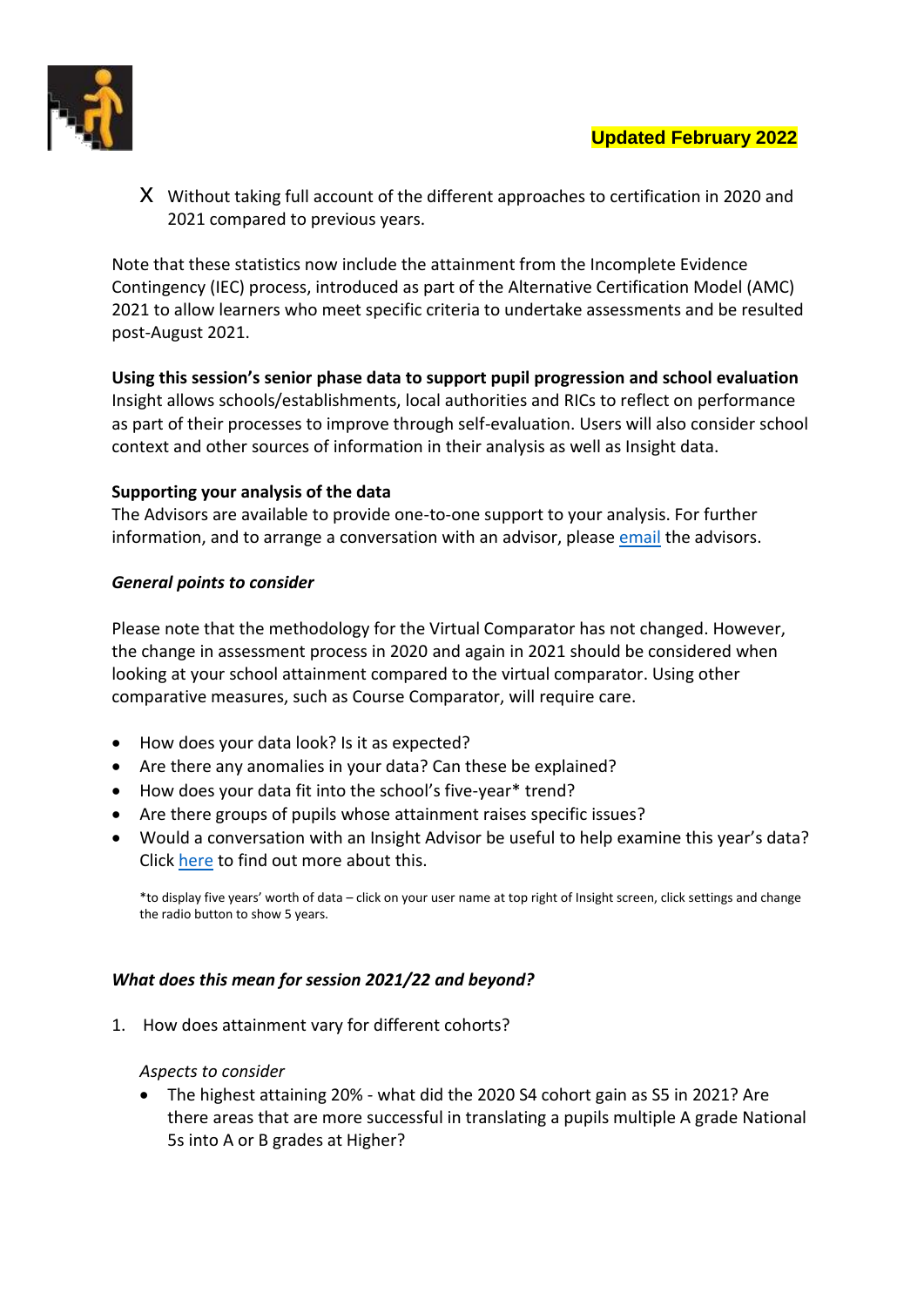

- The middle 60% what did the 2020 S4 cohort gain as S5 in 2021? Are there areas that are more successful in translating a pupils C or D grade National 5s into level 6 success?
- The lowest attaining 20% what did the 2020 S4 cohort gain as S5 in 2021? Compare annual and cumulative total tariff scores. Did this group of pupils make progress up the SCQF framework?
- Does the answer look different if you use the filters? Do the S4 into S5 translation rates look different for males/females, for pupils who are entitled to FSM and those who are not? Also explore ASN, SIMD, Ethnicity, EAL and LAC.
- What are the opportunities in your school for pupils to gain level 6 success that is not Higher?
- What are the opportunities in your school for pupils to gain level 5 success that is not National 5?
- 2. Given the mix of online learning and in-school provision, and the differing assessment processes over the last two years, what are the challenges in supporting appropriate pupil progression, both in terms of attainment and learner journey?

# *Aspects to consider*

- Pupils may have started courses in the senior phase with knowledge and skills gaps as a result of lost teaching time. Is this reflected in your school? If so, how is it being addressed?
- How has practice through the year changed? For example, teaching and learning practice, digital learning, assessment, support etc. What is proving successful, and workable?
- How did you use your experiences of estimating results in 19/20 to support moderation of estimates in 20/21? How will this impact on decisions made in session 21/22?
- 3. Will analysis of the data lead to changes going forward, and if so how?

# *Aspects to consider*

- Assessment, including evidence collection, and moderation.
- How does your curriculum offer support learner progression up through SCQF levels?
- Coursing conversations with learners and families
- How well does your BGE prepare learners for senior phase success?
- Some of this may be more appropriate to explore using the National data (leavers) that will form part of the February 2022 update.
- 4. Has the disruption of the last couple of years disproportionately affected the attainment of any particular groups of pupils in your school?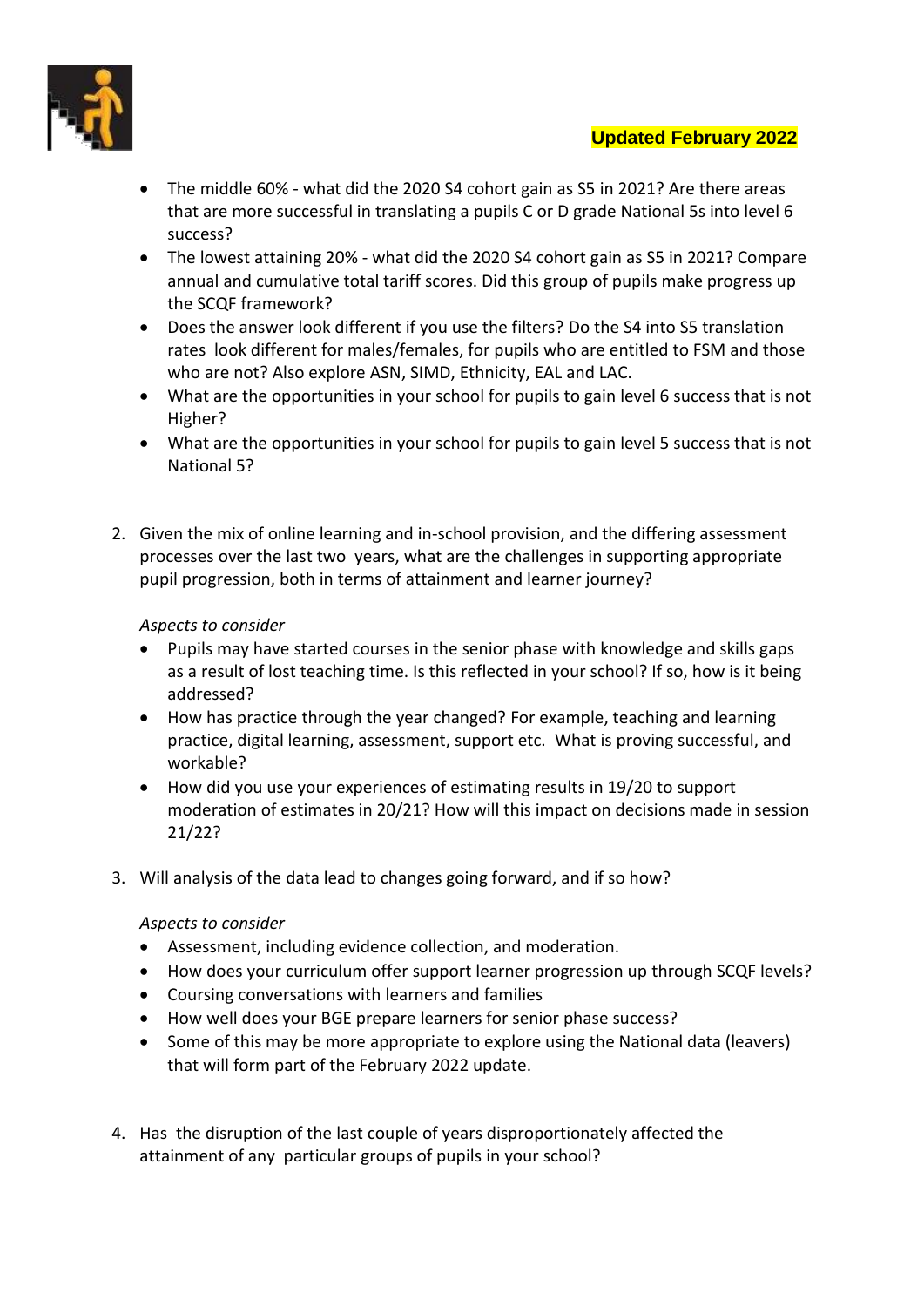

Find a baseline from your school data to use. For example, what does the Attainment For All for middle 60% look like for all S4 pupils? It can be useful to look at this baseline to monitor performance of different groups.

# *Aspects to consider*

- Use filters\* to look at the attainment, and reflect on how the attainment of different groups compares to the attainment of the whole S4 cohort.
- Compare attainment of
	- o males and females
	- o pupils in different SIMD areas
	- $\circ$  pupils with and without ASN
	- o pupils entitled to Free School Meals
	- o Also explore ASN, SIMD, Ethnicity, EAL and LAC.
- To begin to take account of the many and complex social, economic and demographic issues that will have an influence on the young people in school; use multiple filters. For example, filter for ASN and FSM, does the gap to the whole S4 population get larger for any particular group? If so, has this gap altered over the last two years?
- What does this mean for your curriculum practice, for example, teaching and learning practice, digital learning, assessment, support etc.?

### **\*Using Filters**

For each of the measures presented in the tool, it is possible to apply filters to explore the data based on underlying pupil characteristics. These filters are based on data from the Pupil Census, matched to the school leavers collection, leaver destinations and attainment data.

It is vitally important to recognise that when using filters, the filter selected applies to all of the cohorts **except** the Virtual Comparator considered by the measure, unless the filter is applied to one of the four Virtual Comparator characteristics (sex, stage, SIMD and ASN) For example, by selecting those pupils with English as an additional language (EAL) as a filter, the selection will display the result for

- those pupils in the target school with EAL;
- the pupils from the Virtual Comparator who are matched to the pupils in the target school with EAL. So when the EAL filter is applied, the pupils in the Virtual Comparator may or may not have EAL themselves but will match their target pupils on other factors;
- those pupils in the LA with EAL;
- those pupils nationally with EAL.

It is possible to apply filters individually or in combination, for example, restricting the results to 17 year olds with additional support needs and a minority ethnic background. However, the tool will suppress results for cohorts smaller than 5 pupils and the more filters that are applied, the greater the likelihood that results will be suppressed.

Further Information[: Glossary: Filters](https://insight-guides.scotxed.net/glossary.htm#gloss3) [Technical Guide: Filter](https://insight-guides.scotxed.net/technical.htm#Filters) [Navigation Pack, page 15](https://insight-guides.scotxed.net/support/Insight-GuidanceReview2018-Navigationpack.pdf)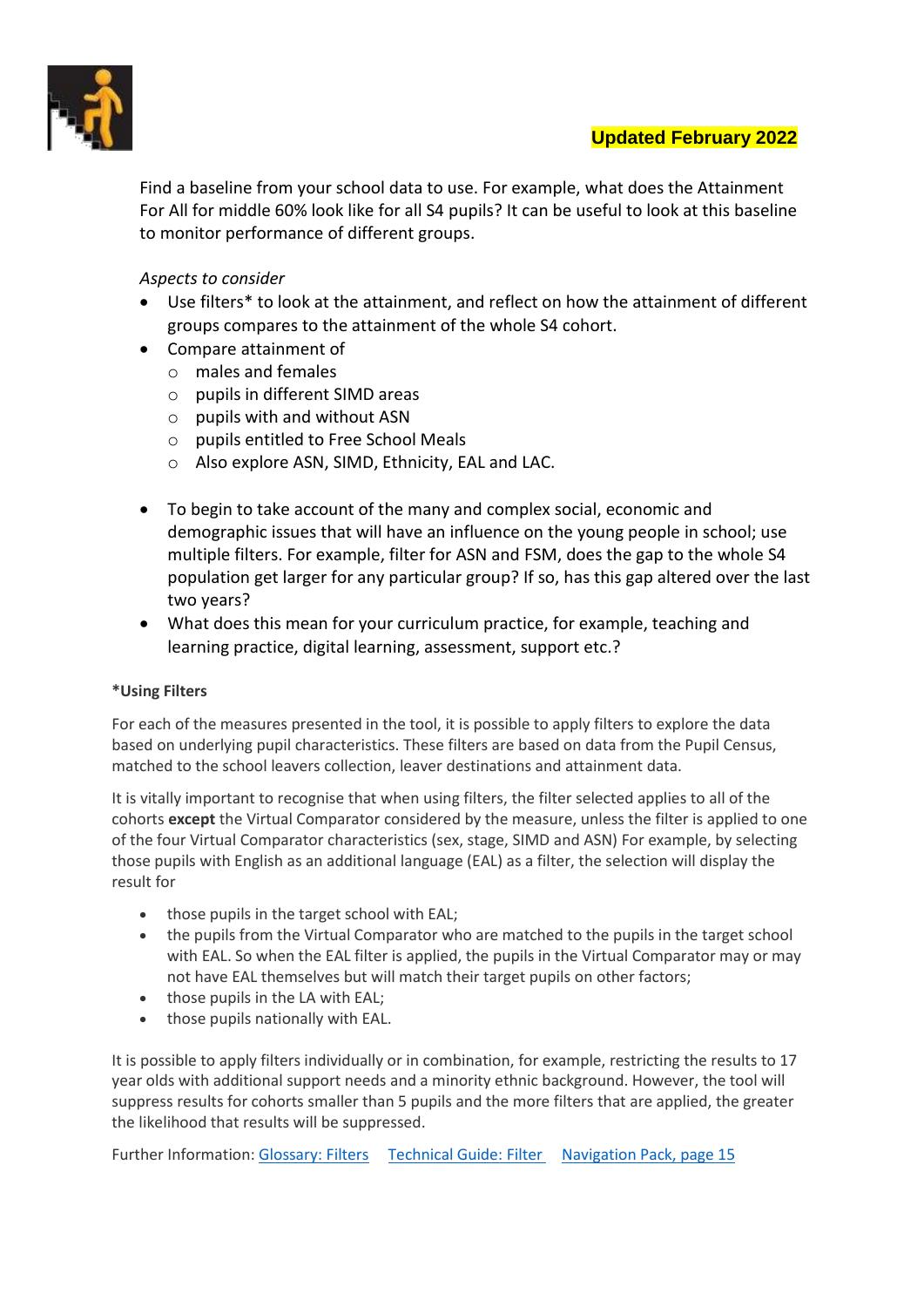

### **Using Filters - some examples:**

#### **A Subject uptake (as % of base cohort):**

*Look at trends over the past 5 years. What are the patterns of subject uptake for all senior phase qualifications both within individual subjects and across all subjects at whole school level by SIMD?* 

- Course, whole course summary
- Change options, select qualification level, select stage, filter by SIMD 1
- Repeat for other SIMD quintiles
- Download data and sit side by side to see patterns at whole school level by curricular areas

#### *Look at trends over the past 5 years. What are the patterns of subject uptake for all senior phase qualifications both within individual subjects and across all subjects at whole school level by sex?*

- Course, whole course summary
- Change options, select qualification level, select stage, filter by female
- Repeat for male
- Download data and sit side by side to see patterns at whole school level by curricular areas

### *Look at trends over the past 5 years. What are the patterns of subject uptake for all senior phase qualifications both within individual subjects and across all subjects at whole school level by SIMD and sex?*

- Course, whole course summary
- Change options, select qualification level, select stage, filter by female then by SIMD 1
- Repeat for other SIMD quintiles
- Repeat for male
- Download data and sit side by side to see patterns at whole school level by curricular areas

### **B If your school uses predicted grades:**

#### **Predicted grades vs actual grades:**

*How well do predicted grades compare to actual grade by SIMD?*

If you have the data available, use your own school tracking system to gather predicted grades and breakdown by SIMD.

- Go to: Local Course Measure: Attainment in Selected Graded Course Percentage of Resulted Entries
- Click change options
- Select level (note when level is selected it resets course selection)
- Select relevant course e.g. Biology
- Filter by SIMD e.g. select SIMD 1
- Note % of A's, B's etc. for each SIMD